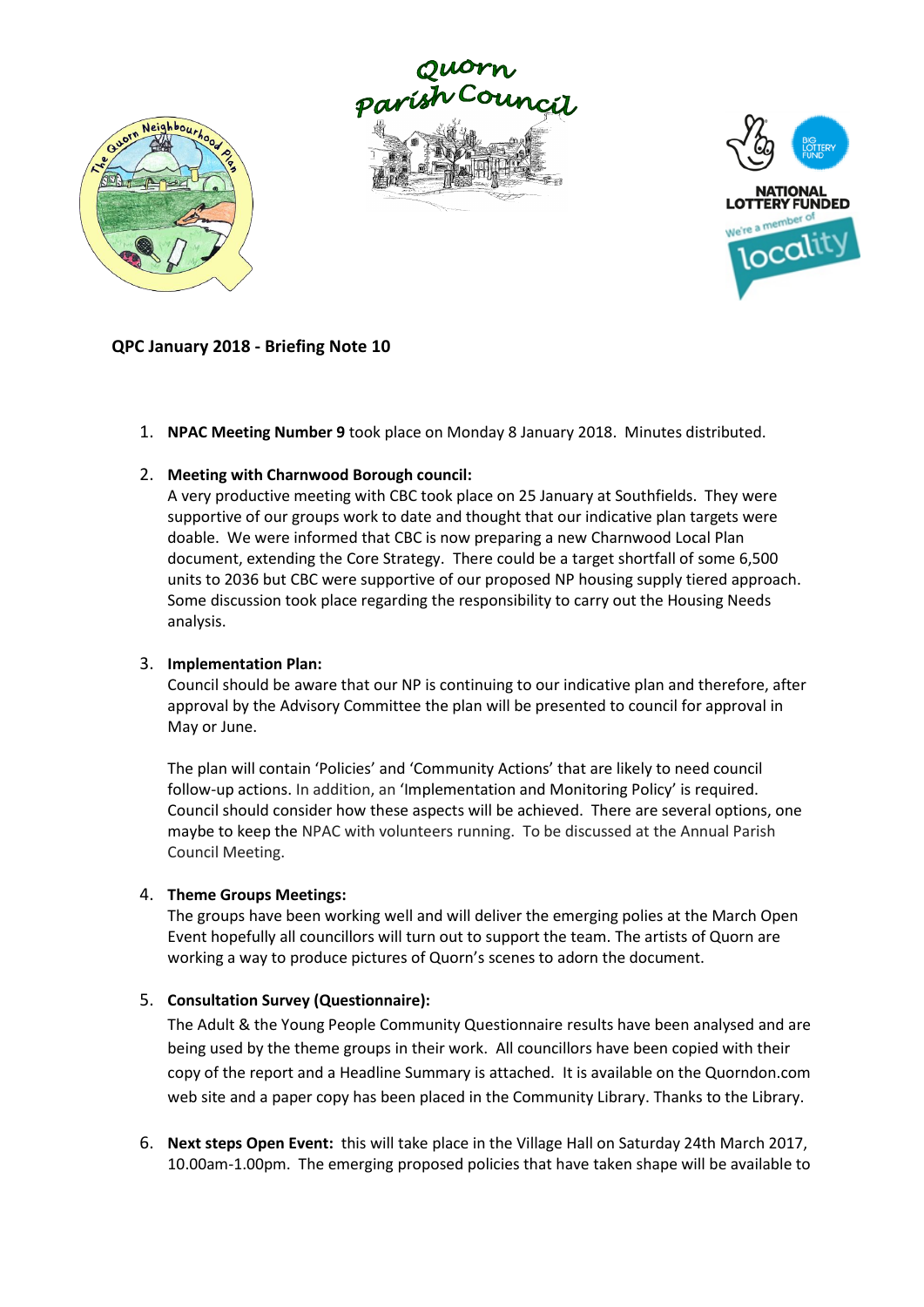review before the Plan is drafted. Members of the Theme Groups and the Consultants will be available to answer questions and talk to folks about their work.

- 7. **Funding:**
	- No change since the last briefing,
		- a. Groundwork UK Locality grant funding: Grant Ref: NPG-03087 The Community Rights grant (£5,300) is now complete and the End of Grant report was submitted on 6 December and accepted.
		- b. Grant Ref: NPG-03858 The next application for £6000, for Neighbourhood Planning Grant and Technical Support was submitted on 6 December and the award confirmed on 22 December. To be spent by **31 March 2018**
		- **c.** The National Lottery Awards for All Grant: Project ID: 0010310366 for £9750 confirmed on 13 July. To be spent by **21 July 2018.**
- 8. **Next NPAC meeting:** Number 10 12th February 2018 at 7pm.

*Remember you can keep up to date by following the Quorn Neighbourhood Plan on Facebook and on Quorndon.com.*

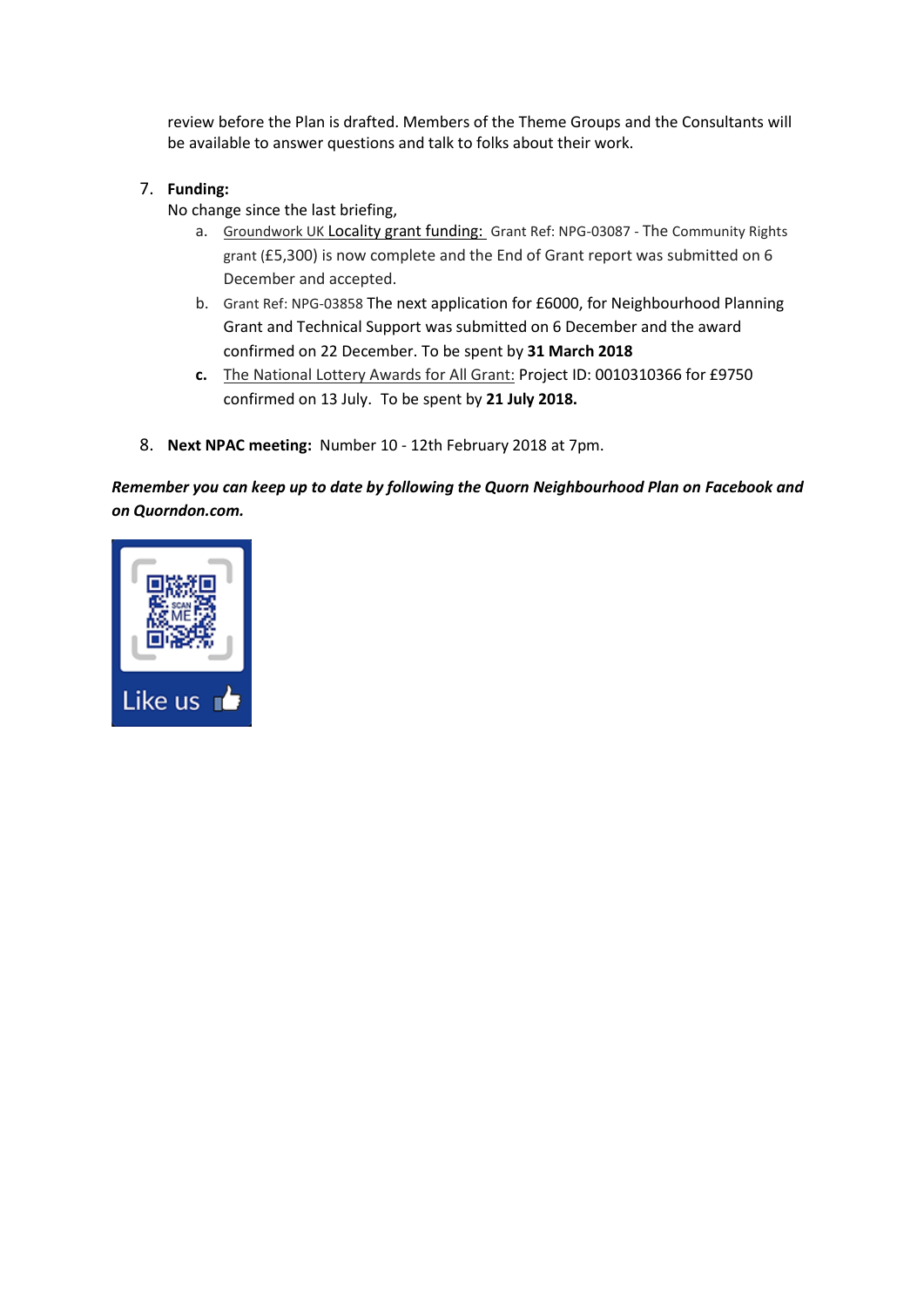# **Quorn Questionnaire responses**

# **Headline summary …**

## **Response**

404 responses representing 556 people (plus 4 late responses representing 6 people). This is 13% of the adult population.

64 responses to the young persons questionnaire. Notionally 7% of the u18 population (but a much higher percentage of the 'young adult' population.

## **Adult questionnaire**

### **Facilities**

75% think access is generally good. Problems include shops/GP surgery/footpaths.

Most used facilities – shops/footpaths/park.

69% think facilities are adequate. Parking is identified as a problem.

68% say the allotments are important,

#### **Housing**

Strong preference for new 2-bed properties. 4+ beds least popular.

Preference for new starter homes and affordable homes. Least need for private rent.

Separation between communities strongly supported (93+%)

Priority expressed for brownfield development and lifetime homes.

### **Employment**

41% welcome new office units/small business park.

Opinion mixed in relation to new employment in new development. 38% in favour of retail outlets in new development.

People expressed disappointment at the loss of businesses but are concerned about traffic increases that come with new business development.

### **Environment**

Strong support for retaining the character of Quorn.

Only 3% feel that biodiversity is unimportant.

Similar level of support for the preservation of green spaces.